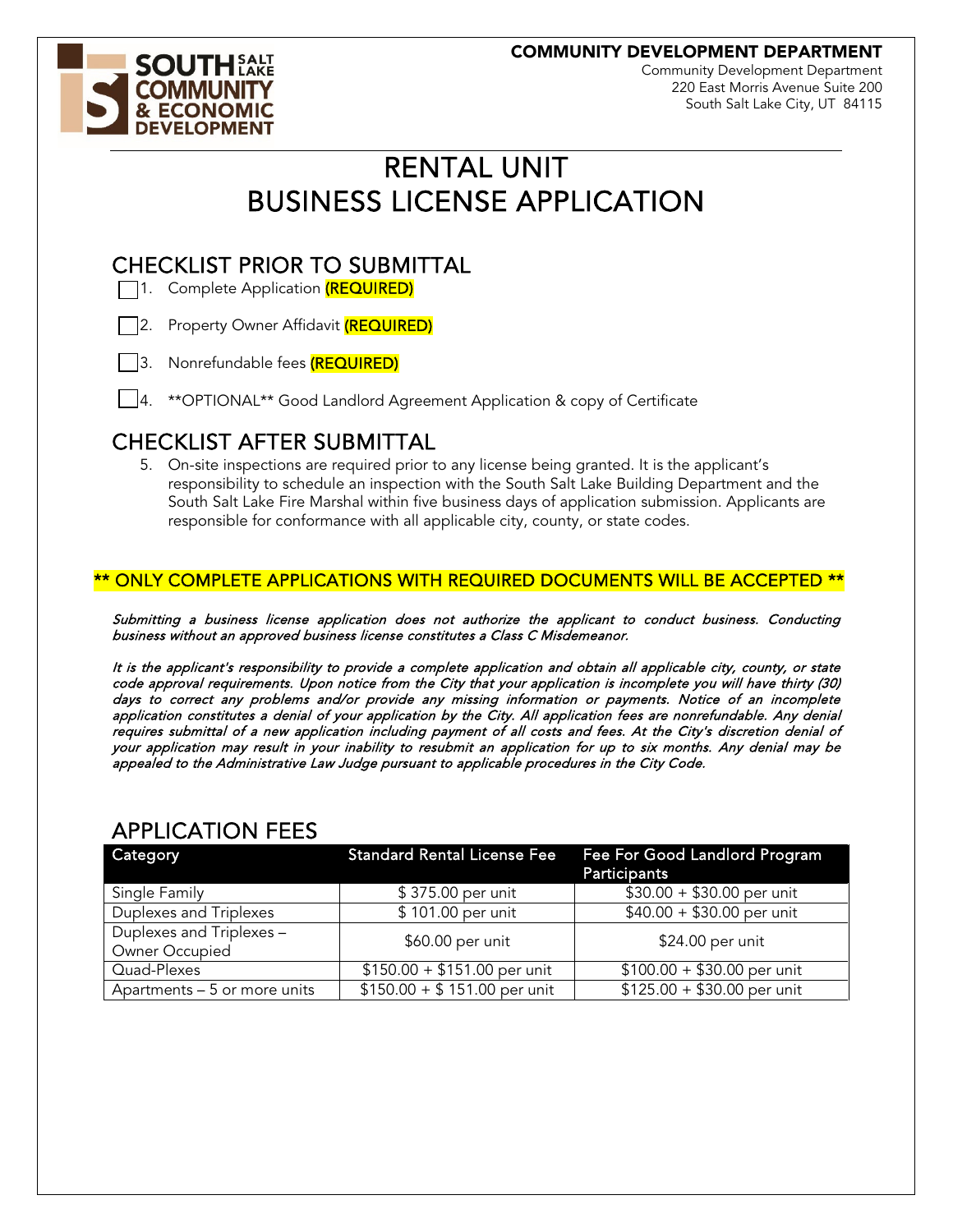

### RENTAL UNIT BUSINESS LICENSE APPLICATION

Community Development Department<br>220 East Morris Avenue Suite 200 South Salt Lake City, UT 84115

| <b>Application For:</b> |                                                                                                                                                                                                                                                                                                                                                            |                    | <b>New Business</b> |                         | Change of Ownership          |                                                                                                                                                                                                                                | <b>New Location</b>                                                                                                                                                                                                                                                                      |  |
|-------------------------|------------------------------------------------------------------------------------------------------------------------------------------------------------------------------------------------------------------------------------------------------------------------------------------------------------------------------------------------------------|--------------------|---------------------|-------------------------|------------------------------|--------------------------------------------------------------------------------------------------------------------------------------------------------------------------------------------------------------------------------|------------------------------------------------------------------------------------------------------------------------------------------------------------------------------------------------------------------------------------------------------------------------------------------|--|
|                         | 1. RENTAL NAME AND ADDRESS                                                                                                                                                                                                                                                                                                                                 |                    |                     |                         |                              |                                                                                                                                                                                                                                |                                                                                                                                                                                                                                                                                          |  |
| <b>RENTAL NAME</b>      |                                                                                                                                                                                                                                                                                                                                                            |                    |                     |                         | <b>NUMBER OF UNITS</b>       |                                                                                                                                                                                                                                | <b>BUSINESS TELEPHONE</b>                                                                                                                                                                                                                                                                |  |
|                         |                                                                                                                                                                                                                                                                                                                                                            |                    |                     |                         | <b>EMAIL ADDRESS</b>         |                                                                                                                                                                                                                                |                                                                                                                                                                                                                                                                                          |  |
| RENTAL ADDRESS          |                                                                                                                                                                                                                                                                                                                                                            |                    |                     | SUITE OR<br><b>CITY</b> |                              | <b>STATE</b>                                                                                                                                                                                                                   | ZIP                                                                                                                                                                                                                                                                                      |  |
|                         |                                                                                                                                                                                                                                                                                                                                                            |                    | <b>UNIT</b>         |                         |                              |                                                                                                                                                                                                                                |                                                                                                                                                                                                                                                                                          |  |
|                         | BUSINESS MAILING ADDRESS (IF DIFFERENT)                                                                                                                                                                                                                                                                                                                    |                    |                     | <b>CITY</b>             |                              | <b>STATE</b>                                                                                                                                                                                                                   | ZIP                                                                                                                                                                                                                                                                                      |  |
|                         | 2. BUSINESS OWNER AND RESPONSIBLE PARTY INFORMATION                                                                                                                                                                                                                                                                                                        |                    |                     |                         |                              |                                                                                                                                                                                                                                |                                                                                                                                                                                                                                                                                          |  |
|                         | PROPERTY OWNER(S) AND DATE(S) OF BIRTH<br>(ATTACH ADDITIONAL PAGES IF NECESSARY)                                                                                                                                                                                                                                                                           |                    |                     |                         | <b>ADDRESS</b>               |                                                                                                                                                                                                                                |                                                                                                                                                                                                                                                                                          |  |
|                         |                                                                                                                                                                                                                                                                                                                                                            |                    |                     | <b>CITY</b>             |                              | <b>STATE</b>                                                                                                                                                                                                                   | ZIP                                                                                                                                                                                                                                                                                      |  |
| <b>TELEPHONE</b>        |                                                                                                                                                                                                                                                                                                                                                            |                    |                     |                         | <b>EMAIL</b>                 |                                                                                                                                                                                                                                |                                                                                                                                                                                                                                                                                          |  |
|                         | PROPERTY OWNER(S) AND DATE(S) OF BIRTH                                                                                                                                                                                                                                                                                                                     |                    |                     |                         | <b>ADDRESS</b>               |                                                                                                                                                                                                                                |                                                                                                                                                                                                                                                                                          |  |
|                         |                                                                                                                                                                                                                                                                                                                                                            |                    |                     | <b>CITY</b>             |                              | <b>STATE</b>                                                                                                                                                                                                                   | ZIP                                                                                                                                                                                                                                                                                      |  |
| <b>TELEPHONE</b>        |                                                                                                                                                                                                                                                                                                                                                            |                    |                     |                         | <b>EMAIL</b>                 |                                                                                                                                                                                                                                |                                                                                                                                                                                                                                                                                          |  |
| MANAGER NAME(S)         |                                                                                                                                                                                                                                                                                                                                                            |                    |                     |                         |                              |                                                                                                                                                                                                                                |                                                                                                                                                                                                                                                                                          |  |
| <b>TELEPHONE</b>        |                                                                                                                                                                                                                                                                                                                                                            |                    |                     |                         | <b>EMAIL</b>                 |                                                                                                                                                                                                                                |                                                                                                                                                                                                                                                                                          |  |
|                         | 3. PROPERTY OWNER INFORMATION                                                                                                                                                                                                                                                                                                                              |                    |                     |                         |                              |                                                                                                                                                                                                                                |                                                                                                                                                                                                                                                                                          |  |
| FEE TITLE OWNER:        |                                                                                                                                                                                                                                                                                                                                                            |                    |                     |                         |                              |                                                                                                                                                                                                                                |                                                                                                                                                                                                                                                                                          |  |
|                         | **MUST MATCH SALT LAKE COUNTY ASSESSOR MAP - SLCO.ORG/ASSESSOR/MAPS                                                                                                                                                                                                                                                                                        |                    |                     |                         |                              |                                                                                                                                                                                                                                |                                                                                                                                                                                                                                                                                          |  |
|                         | IF FEE TITLE OWNER IS A COMPANY, NAME OF REGISTERED AGENT:                                                                                                                                                                                                                                                                                                 |                    |                     |                         |                              |                                                                                                                                                                                                                                |                                                                                                                                                                                                                                                                                          |  |
|                         |                                                                                                                                                                                                                                                                                                                                                            |                    |                     |                         |                              |                                                                                                                                                                                                                                |                                                                                                                                                                                                                                                                                          |  |
| <b>TELEPHONE</b>        |                                                                                                                                                                                                                                                                                                                                                            |                    |                     |                         | <b>EMAIL</b>                 |                                                                                                                                                                                                                                |                                                                                                                                                                                                                                                                                          |  |
|                         | MUST PROVIDE THE FOLLOWING TO SHOW PROPERTY OWNER CONSENT:                                                                                                                                                                                                                                                                                                 |                    |                     |                         |                              |                                                                                                                                                                                                                                |                                                                                                                                                                                                                                                                                          |  |
|                         | PROPERTY OWNER AFFIDAVIT SIGNED & NOTARIZED                                                                                                                                                                                                                                                                                                                |                    |                     |                         |                              |                                                                                                                                                                                                                                |                                                                                                                                                                                                                                                                                          |  |
|                         | <b>YES</b><br>** INSTRUCTIONS & BLANK FORM ATTACHED IN APPLICATION PACKET **                                                                                                                                                                                                                                                                               |                    |                     |                         |                              |                                                                                                                                                                                                                                |                                                                                                                                                                                                                                                                                          |  |
|                         | communicate regarding any matter pertaining to this application. The documents and/or information I have submitted are true and correct to the best<br>of my knowledge. I understand that my application is not deemed complete until all application requirements have been met, including the payment<br>of any applicable fees, deposits, and/or bonds. |                    |                     |                         |                              |                                                                                                                                                                                                                                | This is to certify that I am making an application for the described action by the City and that I am responsible for complying with all City<br>requirements with regard to this request. This application should be processed in my name, and I am the party with whom the City should |  |
| Signature: _            |                                                                                                                                                                                                                                                                                                                                                            |                    |                     |                         |                              | Date: the contract of the contract of the contract of the contract of the contract of the contract of the contract of the contract of the contract of the contract of the contract of the contract of the contract of the cont |                                                                                                                                                                                                                                                                                          |  |
|                         | <b>DATE RECEIVED</b>                                                                                                                                                                                                                                                                                                                                       | <b>LICENSE FEE</b> |                     |                         | PRORATED<br># OF MONTHS LEFT | <b>LICENSE TYPE</b>                                                                                                                                                                                                            |                                                                                                                                                                                                                                                                                          |  |
|                         | LICENSE#                                                                                                                                                                                                                                                                                                                                                   |                    |                     |                         | <b>RECEIPT#</b>              |                                                                                                                                                                                                                                |                                                                                                                                                                                                                                                                                          |  |
| <b>OFFICE USE</b>       | <b>ZONING APPROVAL</b><br>DATE                                                                                                                                                                                                                                                                                                                             |                    |                     | CONDITIONAL USE         | RMITTED USE                  |                                                                                                                                                                                                                                |                                                                                                                                                                                                                                                                                          |  |
| <b>ONLY</b>             | <b>CURRENT ZONE:</b>                                                                                                                                                                                                                                                                                                                                       |                    |                     |                         | <b>NOTES</b>                 |                                                                                                                                                                                                                                |                                                                                                                                                                                                                                                                                          |  |
|                         | <b>BUILDING APPROVAL</b><br><b>DATE</b>                                                                                                                                                                                                                                                                                                                    |                    |                     | <b>NOTES</b>            |                              |                                                                                                                                                                                                                                |                                                                                                                                                                                                                                                                                          |  |
|                         | <b>FIRE APPROVAL</b>                                                                                                                                                                                                                                                                                                                                       |                    |                     | DATE                    | <b>NOTES</b>                 |                                                                                                                                                                                                                                |                                                                                                                                                                                                                                                                                          |  |
|                         |                                                                                                                                                                                                                                                                                                                                                            |                    |                     |                         |                              |                                                                                                                                                                                                                                |                                                                                                                                                                                                                                                                                          |  |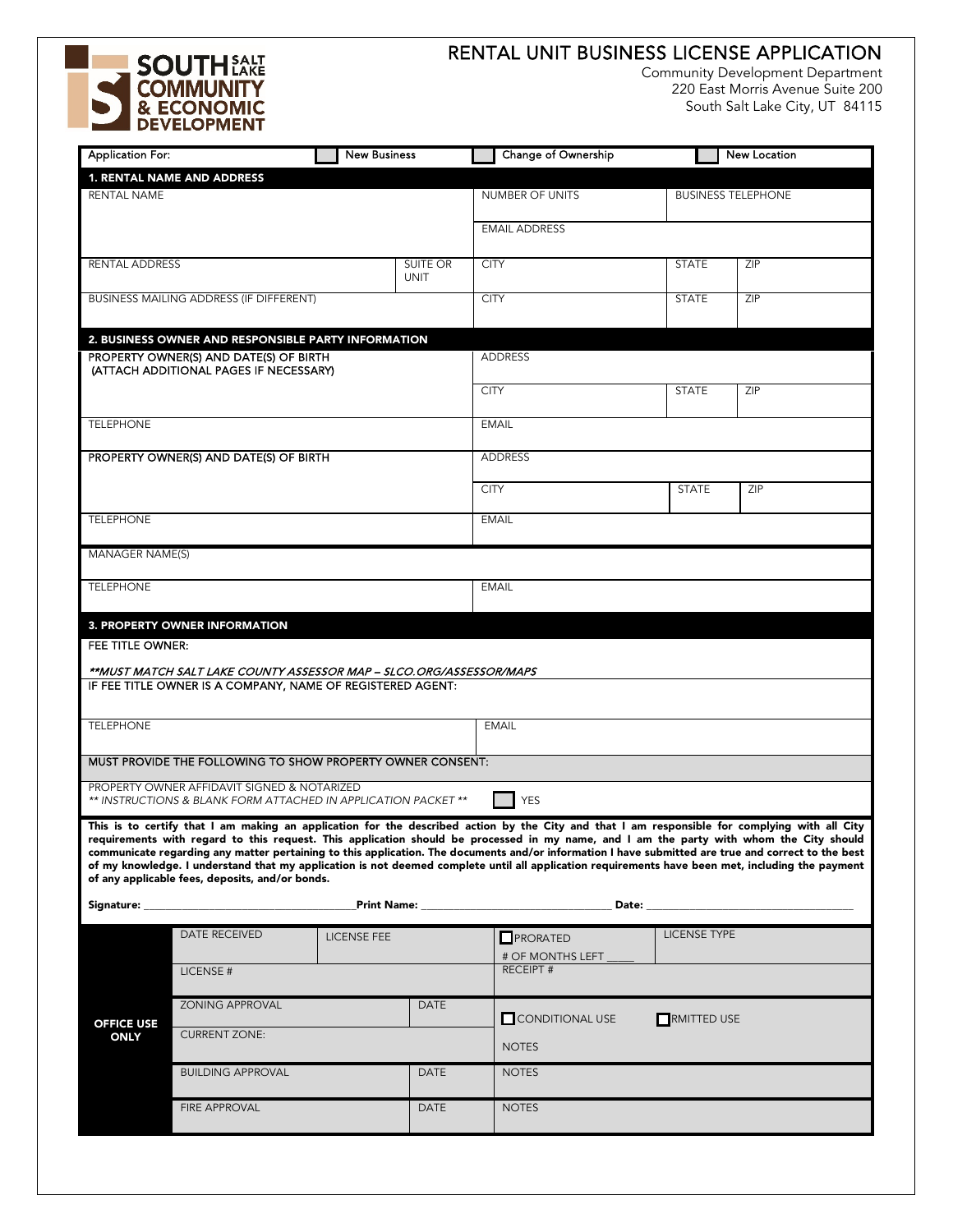COMMUNITY DEVELOPMENT DEPARTMENT



Community Development Department 220 East Morris Avenue Suite 200 South Salt Lake City, UT 84115

# GOOD LANDLORD PROGRAM APPLICATION

#### WHAT IS THE GOOD LANDLORD PROGRAM?

South Salt Lake's Good Landlord Program is a rental license incentive program that is intended to educate landlords on management strategies to prevent crime, maintain equity, and promote compatibility with surrounding neighborhoods. Applicants who are certified through the City's Good Landlord Program receive a significant reduction in their rental license fees.

# CHECKLIST PRIOR TO SUBMITTAL<br>  $\Box$  1. South Salt Lake Rental Business License <mark>(REQUIRED)</mark>



The Good Landlord, Inc. Contact: Thomas Wood 801-554-0475 [www.thegoodlandlord.net](http://www.thegoodlandlord.net/) 

The Utah Apartment Association 801-487-5619 [www.uaahq.org/good-landlord-program.php](http://www.uaahq.org/good-landlord-program.php) 

The contacts listed above will maintain schedules of classes for good landlord certification. A good landlord applicant can take a class from any jurisdiction in Utah. Online classes are not accepted.

3. Complete South Salt Lake Good Landlord Application (REQUIRED)

4. Property Owner Affidavit (REQUIRED)

| 5. Provide a copy of Good Landlord Class Certificate (REQUIRED)

CHECKLIST AFTER SUBMITTAL 5. On-site inspections are required prior to any license being granted. It is the applicant's responsibility to schedule an inspection with the South Salt Lake Building Department and the South Salt Lake Fire Marshal within five business days of application submission. Applicants are responsible for conformance with all applicable city, county, or state codes.

### \*\* ONLY COMPLETE APPLICATIONS WITH REQUIRED DOCUMENTS WILL BE ACCEPTED \*\*

Submitting a business license application does not authorize the applicant to conduct business. Conducting business without an approved business license constitutes a Class C Misdemeanor.

It is the applicant's responsibility to provide a complete application and obtain all applicable city, county, or state code approval requirements. Upon notice from the City that your application is incomplete you will have thirty (30) days to correct any problems and/or provide any missing information or payments. Notice of an incomplete application constitutes a denial of your application by the City. All application fees are nonrefundable. Any denial requires submittal of a new application including payment of all costs and fees. At the City's discretion denial of your application may result in your inability to resubmit an application for up to six months. Any denial may be appealed to the Administrative Law Judge pursuant to applicable procedures in the City Code.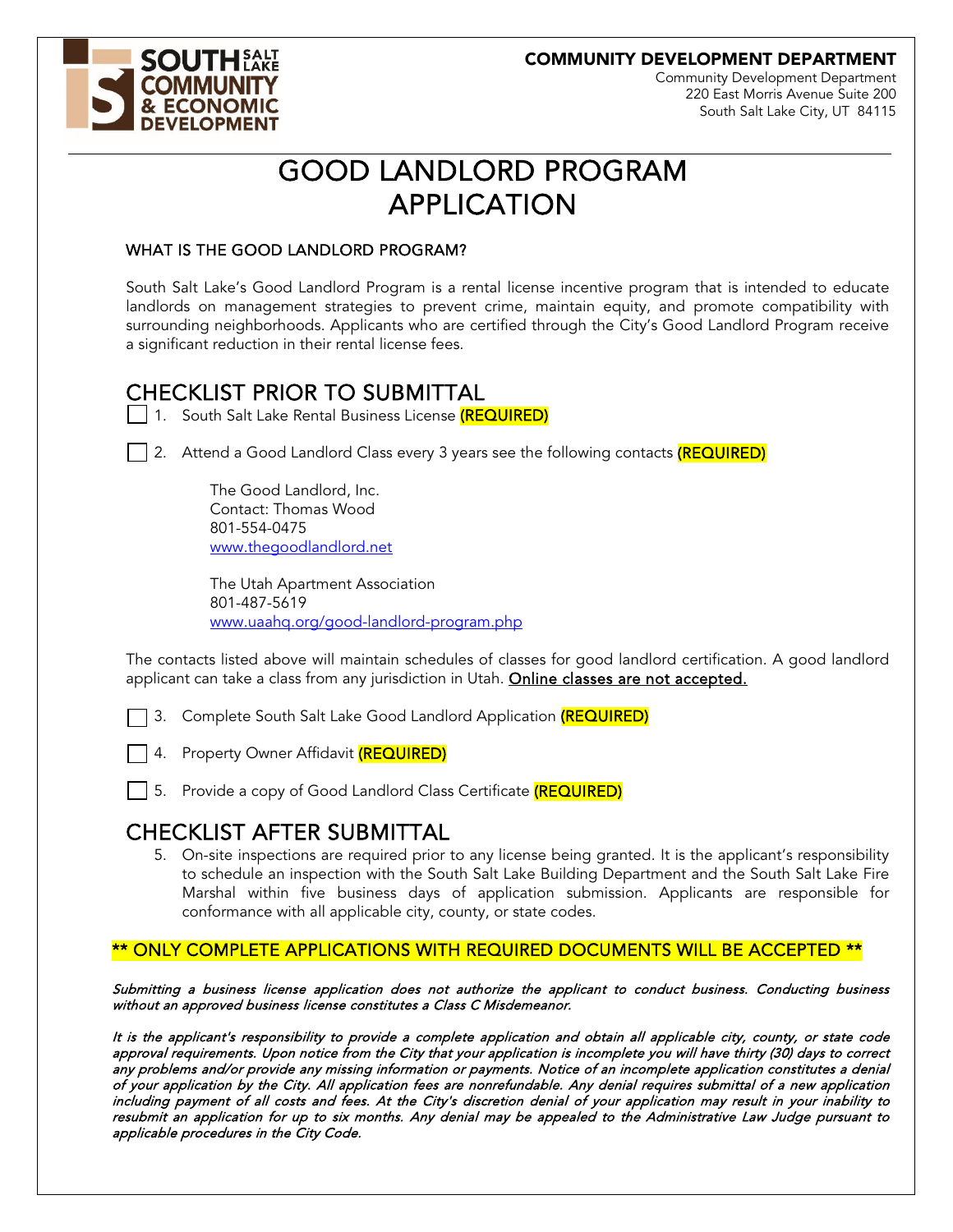GOOD LANDLORD PROGRAM

Community Development Department 220 East Morris Avenue Suite 200 South Salt Lake City, UT 84115

# **SOUTHEALT ELOPMENT**

## GOOD LANDLORD PROGRAM WRITTEN AGREEMENT

THE UNDERSIGNED owner or operator of certain rental properties (the "Landlord") within South Salt Lake City desires to participate in the City's Good Landlord Program operated as part of the South Salt Lake City Landlord Training Program established pursuant to §4.12.010 et seq. of the South Salt Lake Municipal Code.

The Landlord is the owner or operator of the rental dwellings described in Exhibit A (the "rental dwellings"), attached to the application. It is understood that the Landlord may receive the annual discount authorized under §4.12.010 et seq. of the South Salt Lake Municipal Code against future business license or permit fees, if the Landlord operates and manages the rental dwelling units in compliance with the program requirements during the 12 month period preceding the City's determination of program compliance. The Landlord agrees to provide reasonable ongoing access to its rental records and to the rental premises if necessary for the City to make a determination of program compliance.

| 1. RENTAL NAME AND ADDRESS<br><b>RENTAL NAME</b>                                                                                  |                         | <b>NUMBER OF UNITS</b> |              | <b>BUSINESS TELEPHONE</b> |
|-----------------------------------------------------------------------------------------------------------------------------------|-------------------------|------------------------|--------------|---------------------------|
|                                                                                                                                   |                         |                        |              |                           |
|                                                                                                                                   |                         | <b>EMAIL ADDRESS</b>   |              |                           |
| <b>RENTAL ADDRESS</b>                                                                                                             | SUITE OR<br><b>UNIT</b> | <b>CITY</b>            | <b>STATE</b> | ZIP                       |
| BUSINESS MAILING ADDRESS (IF DIFFERENT)                                                                                           |                         | <b>CITY</b>            | STATE        | ZIP                       |
| 2. BUSINESS OWNER AND RESPONSIBLE PARTY INFORMATION                                                                               |                         |                        |              |                           |
| PROPERTY OWNER(S) AND DATE(S) OF BIRTH<br>(ATTACH ADDITIONAL PAGES IF NECESSARY)                                                  |                         | <b>ADDRESS</b>         |              |                           |
|                                                                                                                                   |                         | <b>CITY</b>            | <b>STATE</b> | ZIP                       |
| <b>TELEPHONE</b>                                                                                                                  |                         | <b>EMAIL</b>           |              |                           |
| PROPERTY OWNER(S) AND DATE(S) OF BIRTH                                                                                            |                         | <b>ADDRESS</b>         |              |                           |
|                                                                                                                                   |                         | <b>CITY</b>            | <b>STATE</b> | <b>ZIP</b>                |
| <b>TELEPHONE</b>                                                                                                                  |                         | <b>EMAIL</b>           |              |                           |
| <b>MANAGER NAME(S)</b>                                                                                                            |                         |                        |              |                           |
| <b>TELEPHONE</b>                                                                                                                  |                         | <b>EMAIL</b>           |              |                           |
| 3. PROPERTY OWNER INFORMATION                                                                                                     |                         |                        |              |                           |
| <b>FEE TITLE OWNER:</b>                                                                                                           |                         |                        |              |                           |
| **MUST MATCH SALT LAKE COUNTY ASSESSOR MAP - SLCO.ORG/ASSESSOR/MAPS<br>IF FEE TITLE OWNER IS A COMPANY, NAME OF REGISTERED AGENT: |                         |                        |              |                           |
|                                                                                                                                   |                         |                        |              |                           |
| <b>TELEPHONE</b>                                                                                                                  |                         | <b>EMAIL</b>           |              |                           |
| MUST PROVIDE THE FOLLOWING TO SHOW PROPERTY OWNER CONSENT:                                                                        |                         |                        |              |                           |
| PROPERTY OWNER AFFIDAVIT SIGNED & NOTARIZED<br>** INSTRUCTIONS & BLANK FORM ATTACHED IN APPLICATION PACKET **                     |                         | <b>YES</b>             |              |                           |
|                                                                                                                                   |                         |                        |              |                           |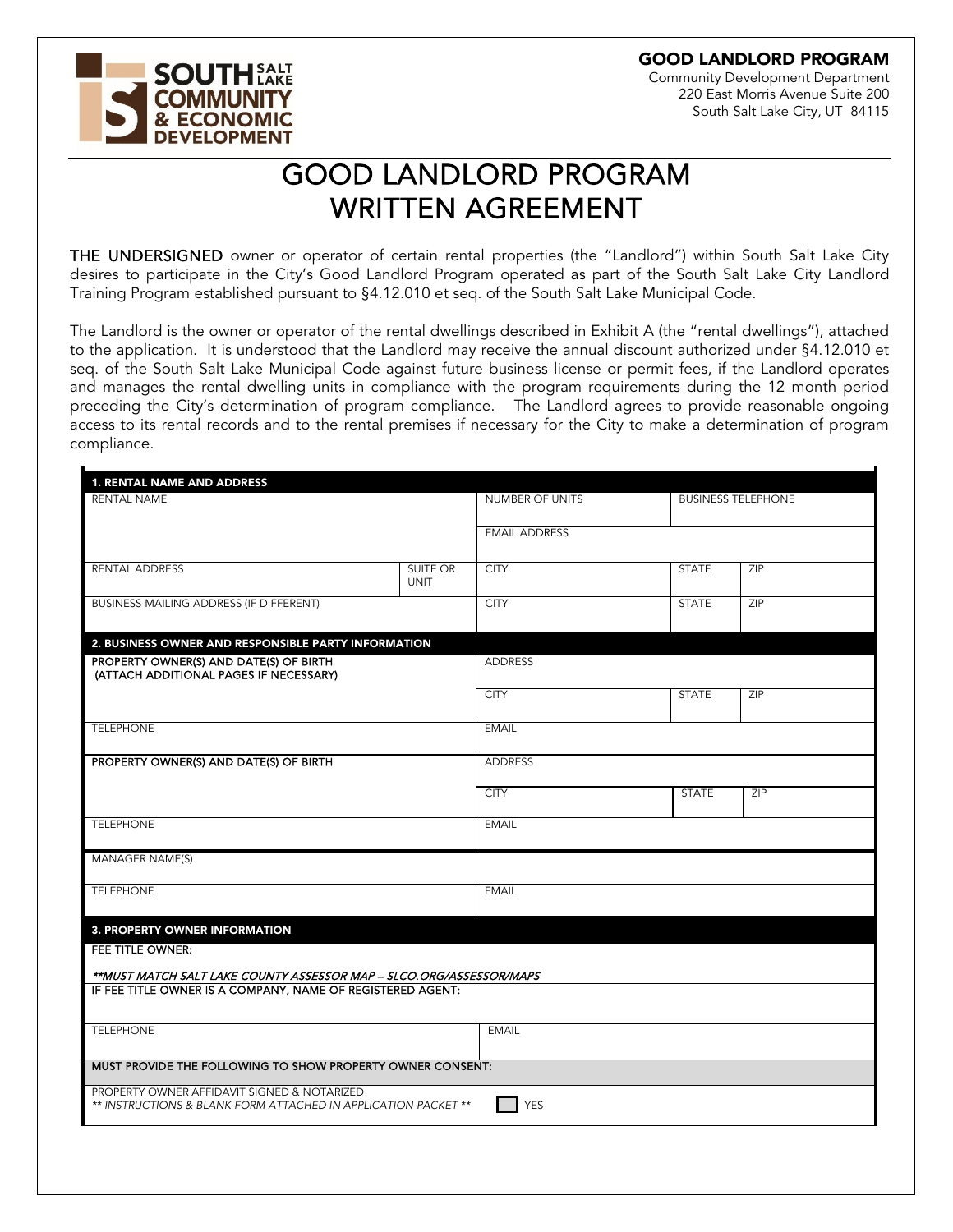|           |                                                                                              | <b>Print Name:</b> The contract of the contract of the contract of the contract of the contract of the contract of the contract of the contract of the contract of the contract of the contract of the contract of the contract of                                                                                                                                                                                                                                                                                                                                                                  |  |  |  |  |
|-----------|----------------------------------------------------------------------------------------------|-----------------------------------------------------------------------------------------------------------------------------------------------------------------------------------------------------------------------------------------------------------------------------------------------------------------------------------------------------------------------------------------------------------------------------------------------------------------------------------------------------------------------------------------------------------------------------------------------------|--|--|--|--|
|           | of any applicable fees, deposits, and/or bonds.                                              | This is to certify that I am making an application for the described action by the City and that I am responsible for complying with all City<br>requirements with regard to this request. This application should be processed in my name, and I am the party with whom the City should<br>communicate regarding any matter pertaining to this application. The documents and/or information I have submitted are true and correct to the best<br>of my knowledge. I understand that my application is not deemed complete until all application requirements have been met, including the payment |  |  |  |  |
| G.        | codes.                                                                                       | The landlord will maintain the rental dwelling in a fit and habitable condition, as required by State code and relevant building, fire, and land use                                                                                                                                                                                                                                                                                                                                                                                                                                                |  |  |  |  |
| F.        |                                                                                              | That CPTED (Crime Prevention through Environmental Design) is practiced on the premises.                                                                                                                                                                                                                                                                                                                                                                                                                                                                                                            |  |  |  |  |
| Ε.        |                                                                                              | The landlord will provide the City with a telephone number, email, and postal address for the landlord or landlord's representative to which<br>information regarding inappropriate behavior by tenants, occupants or their quests and other notices which may be sent to the landlord or<br>landlord's representative. The landlord agrees that this information is sufficient to provide notice, is accurate, and will be kept up to date.                                                                                                                                                        |  |  |  |  |
| D.        |                                                                                              | That the landlord or responsible party will serve notice of eviction within 5 days of receiving notice from the City of evidence which demonstrates by<br>a preponderance of the evidence that the tenant or tenant's quest has been involved in a criminal act or maintained a nuisance on the premises.                                                                                                                                                                                                                                                                                           |  |  |  |  |
| C.        | That criminal background checks will be provided on every adult tenant listed on each lease. |                                                                                                                                                                                                                                                                                                                                                                                                                                                                                                                                                                                                     |  |  |  |  |
| <b>B.</b> |                                                                                              | Implement a requirement that all adult occupants of the unit will be listed on the lease.                                                                                                                                                                                                                                                                                                                                                                                                                                                                                                           |  |  |  |  |
| А.        | A written lease for every rental unit will be required.                                      |                                                                                                                                                                                                                                                                                                                                                                                                                                                                                                                                                                                                     |  |  |  |  |
|           |                                                                                              | The landlord agrees that the following will be adhered to as standard business practices:                                                                                                                                                                                                                                                                                                                                                                                                                                                                                                           |  |  |  |  |
|           | LANDLORD AGREEMENT                                                                           |                                                                                                                                                                                                                                                                                                                                                                                                                                                                                                                                                                                                     |  |  |  |  |
| <b>B.</b> | the good landlord training course.                                                           | Within thirty days of change in responsible person/s for management of the rental housing that the new responsible person/s has/have completed                                                                                                                                                                                                                                                                                                                                                                                                                                                      |  |  |  |  |
| А.        |                                                                                              | The owner or responsible party has completed the good landlord training program once every three years.                                                                                                                                                                                                                                                                                                                                                                                                                                                                                             |  |  |  |  |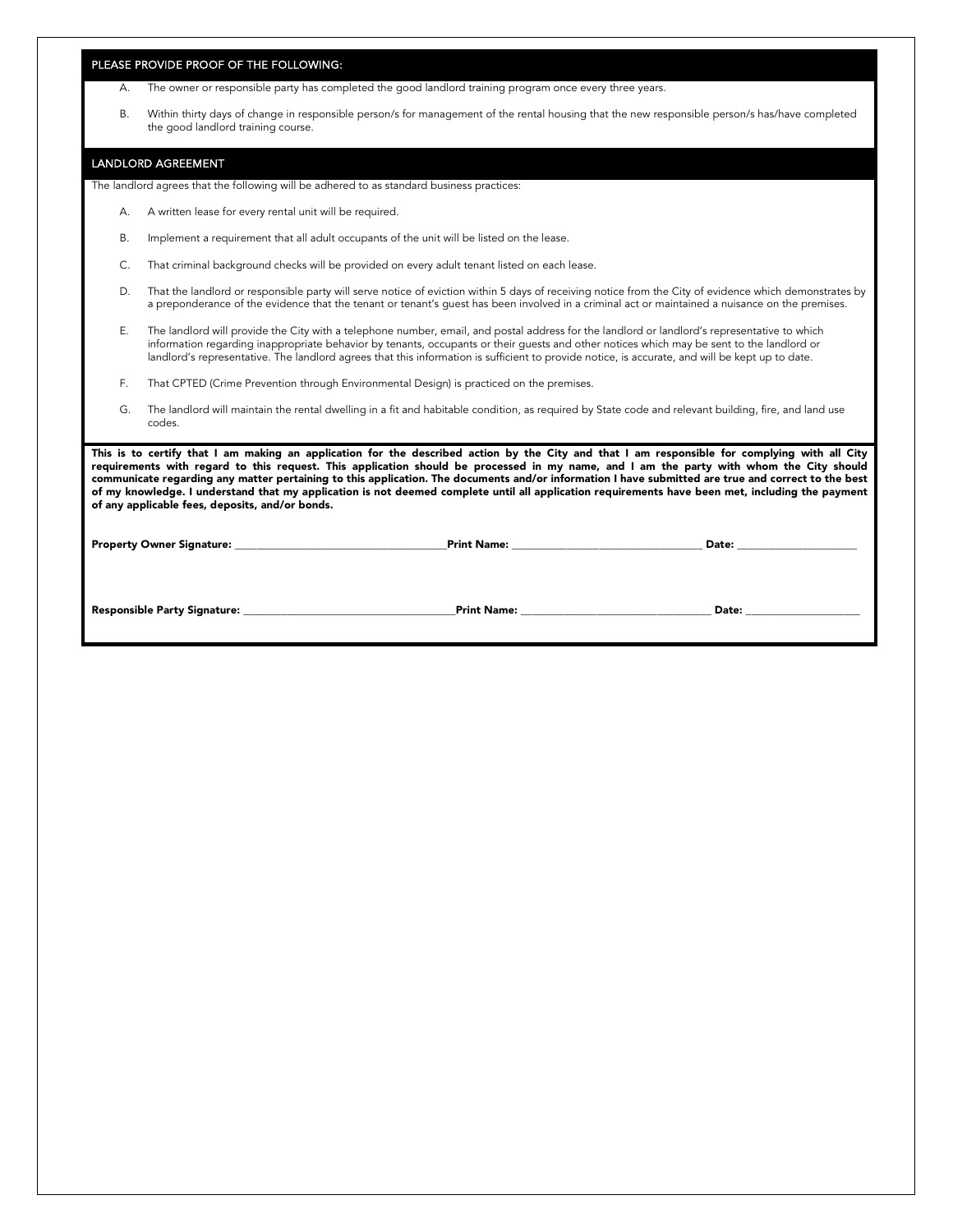### INSTRUCTIONS ON HOW TO FILL OUT THE PROPERTY OWNER AFFIDAVIT FORM

(BLANK FORM ATTACHED NEXT PAGE)

| l/we                         | <b>FEE TITLE OWNER</b><br>depose and say that I/we am/are the current owner of the property involved in this application: that | being duly sworn,                                                      |
|------------------------------|--------------------------------------------------------------------------------------------------------------------------------|------------------------------------------------------------------------|
|                              | I/we have read the application and attached plans and other exhibits and are familiar with its                                 | YOU ARE THE                                                            |
|                              | contents; and that said contents are in all respects true and correct based upon my personal                                   | <b>OWNER AND</b>                                                       |
| knowledge.                   |                                                                                                                                | <b>YOU ARE</b><br><b>APPLYING</b>                                      |
|                              |                                                                                                                                |                                                                        |
| Owner's Signature            | Owner's Signature (co-owner if applicable)                                                                                     |                                                                        |
|                              | Subscribed and sworn to before me this ______ day of _______________                                                           | $20$ ______.                                                           |
| Notary Public                |                                                                                                                                |                                                                        |
|                              | Residing in Salt Lake County, Utah                                                                                             |                                                                        |
|                              | My commission expires: ____________                                                                                            |                                                                        |
|                              |                                                                                                                                |                                                                        |
| l/we.                        | <b>AGENT AUTHORIZATION</b><br><b>FEE TITLE OWNER</b>                                                                           | the owner(s) of the real property located                              |
| at                           | <b>BUSINESS ADDRESS</b>                                                                                                        | South Salt Lake City, Utah, do                                         |
|                              | hereby appoint NAME OF APPLICANT as my/our agent to represent me/us with                                                       | OU ARE THE                                                             |
|                              | regard to this application affecting the above described real property located in the city of South                            | OWNER AND                                                              |
| Salt Lake, and authorize     | <b>NAME OF</b>                                                                                                                 | <b>OMEONE ELSE</b><br>to appear on my/our behalf before any City Board |
|                              | or Commission considering this application.                                                                                    | <b>IS APPLYING</b>                                                     |
| Owner's Signature            |                                                                                                                                | Owner's Signature (co-owner if applicable)                             |
|                              |                                                                                                                                |                                                                        |
|                              | the signers(s) of the above Agent Authorization who duly acknowledged to me                                                    |                                                                        |
|                              |                                                                                                                                |                                                                        |
| that they executed the same. |                                                                                                                                |                                                                        |
|                              |                                                                                                                                |                                                                        |
| Notary Public                | Residing in Salt Lake County, Utah                                                                                             |                                                                        |
|                              |                                                                                                                                |                                                                        |